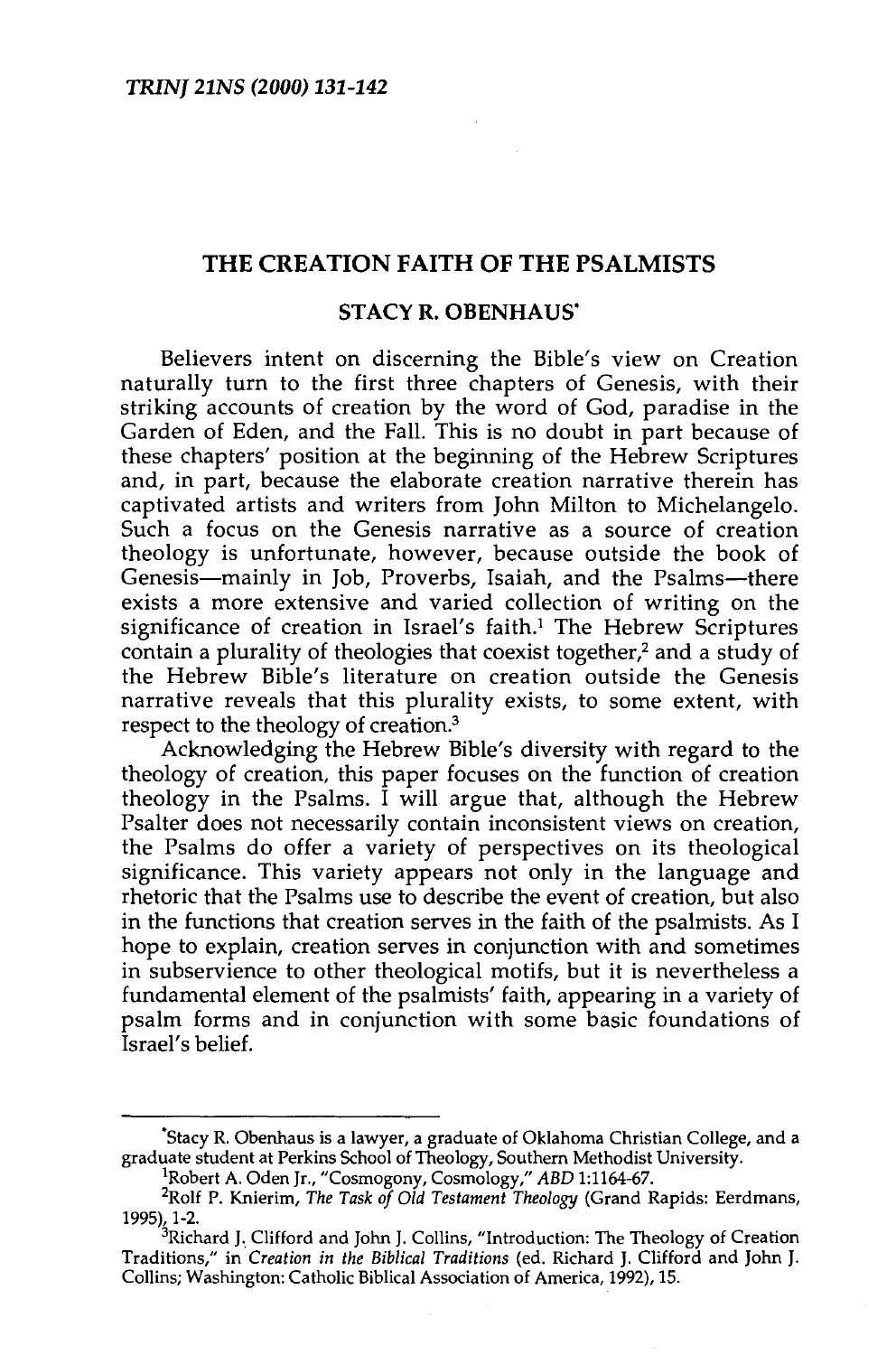## *I. THE RHETORIC OF CREATION*

Understanding creation theology in the Psalms begins with a study of the rhetoric—the language and imagery—that the psalmists use when they employ the creation motif. This language is often terse and occasionally quite indirect. Sometimes the terse reference is quite clear, as when the psalmist states: "My help comes from the LORD, who made heaven and earth" (Ps 121:2). Other times the terse reference is rather vague. In Ps 29:3 the statement that "The voice of the LORD is over the waters" is likely a veiled adaptation of the Canaanite/Ugaritic myths describing the creator god's action in stilling the primordial waters of chaos at Creation.<sup>4</sup> On some occasions, the reference is ambiguous. When in Ps 149:2 the psalmist says, "Let Israel be glad in its Maker," does this refer to the original creation of the world, or to the creation of the covenant with Israel, or to both? Of course, many psalms contain an extended and straightforward development of the theme of creation, Psalms 19 and 104 being the best examples. Thus, in discerning the psalmists' Creation faith one is often, though not always, relegated to the realm of inference and oblique expression.

Equally significant is the dual imagery the psalmists use in describing God's action in creation. On the one hand are various passages explaining creation as the result of God's nearly effortless workmanship.5 God may be envisioned having created with an act of pure speech: "By the word of the LORD the heavens were made, and all their host by the breath of his mouth.  $\ldots$  For he spoke, and it came to be" (Ps 33:6, 9). This image of creation by the word of God is consistent, of course, with Genesis 1, where the world is formed in response to God's repeated commands, "Let there be .... " In the Psalms, God is also imagined as having formed the heavens and the earth by acting upon the matter of the universe like a craftsman. Thus, the psalmist describes creation as "the work of your fingers" (Ps 8:3), notes "the dry land, which his hands have formed" (Ps 95:5), and states that God "gathered the waters of the sea as in a bottle" (Ps 33:7). These passages present creation, whether by speech or act, as the work of God on the inanimate matter of the universe.

On the other hand there are several passages explaining creation as the outcome of God's victory in a battle against chaos, usually imagined as a triumph over the primordial waters of the universe and the sea monster(s) that inhabited them.<sup>6</sup> This battle imagery appears to draw on a vision of creation borrowed from Canaanite and/or Ugaritic mythology.7 Thus, in Psalm 74 the psalmist states: "You divided the sea by your might; you broke the heads of the

<sup>4</sup> Peter C. Craigie, *Psalms 1-50* (Waco: Word, 1983), 247.

<sup>~·</sup> !rublet, "Le motif de Ia creation dans les Psaumes," *Foi et Vie* 87 (1988): 24-32. Is framed, the month de la creation dans les r saumes, *roi et vie* of (1900). 24-32.<br>Did., 35-37.<br>Thomas Romer, "La Redecouverte d'un mythe dans l'ancien testament: Is

<sup>&</sup>lt;sup>7</sup>Thomas Romer, "La Redecouverte d'un mythe dans l'ancien testament: la creation comme combat," *ETR* 64 (1989): 562-68.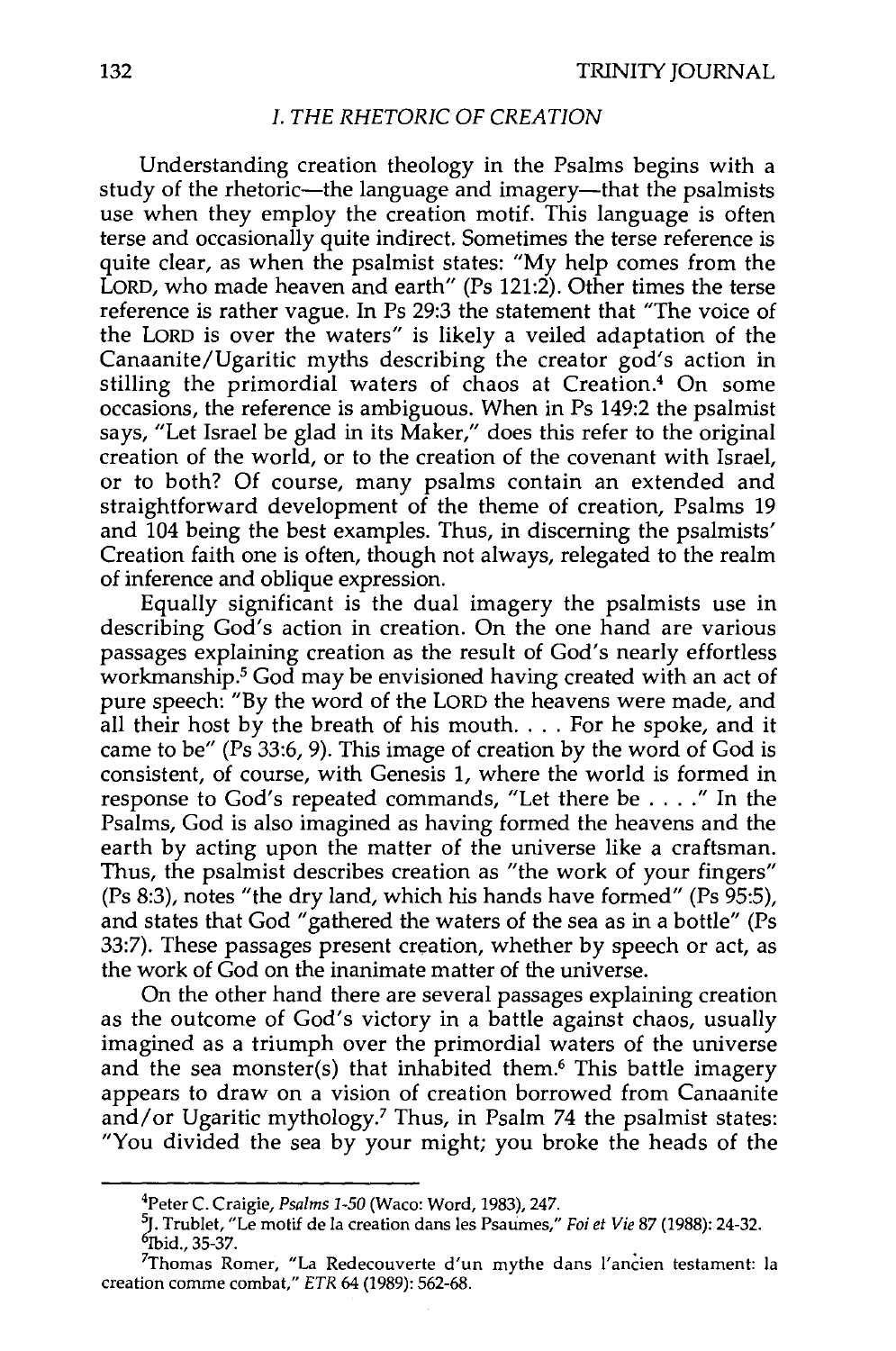dragons in the waters. You crushed the heads of Leviathan" (Ps 74:13-14). Likewise, in Psalm 89 the psalmist states: "You rule the raging of the sea .... You crushed Rahab like a carcass; you scattered your enemies with your mighty arm... the world and all that is in it—you have founded them" (Ps 89:9-11). Usually, these passages contain only brief allusions to this battle and/ or God's victory, as when the psalmist portrays God as sitting "enthroned over the flood" (Ps 29:10) or notes that "the waters stood above the mountains. At your rebuke they flee" (Ps 106:6-7).

Whether represented as craftsmanship or battle, God's act of creation is viewed as a continuing process. With respect to the battle imagery, the psalmist may portray God as engaged in a constantly recurring struggle against forces of chaos that would reverse the good work of the original creation.8 Thus, Psalm 65 notes that God "established the mountains" but also proclaims: "You silence the roaring of the seas, the roaring of their waves" (Ps 65:6-7). Here, God is envisioned exercising present control over the primordial waters of chaos.9 Similarly, in Psalm 104 the waters of chaos are pushed back and assigned boundaries, "that they might not again cover the earth," the implication being that chaos would return if God's power as Creator were suspended.<sup>10</sup> With respect to the craftsman imagery, the psalmists often portray this continuous process by means of God's day-to-day action in nurturing and sustaining the natural world.<sup>11</sup> Thus, the psalmist may note God's control of the phenomenon of day and night, of the heavenly bodies, and of rain, plant growth, and the seasons (Pss 50:1; 65:8-10; 74:16-17; 135:7; 147:8-9).

Historical circumstance provides one explanation for this lack of uniformity in the Psalms' vision of creation. The composition of the Psalms, spread out as it apparently was over nearly a millennium, allowed natural evolution as well as outside cultural influences to shape the worldviews of the various psalmists.12 However, the lack of uniformity is also explained by the surprising tolerance of diversity in the theological vision of the Hebrew Bible's editors generally and those who compiled the Psalter in particular.13 In addition, the story of creation that the Psalms relate is told *confessionally,* "that is, to express faith in God, and not to engage in prescientific, prephilosophical reflections about nature."<sup>14</sup> The

<sup>8</sup> John L. McKenzie, "Aspects of Old Testament Thought," *(NJBC;* Englewood Cliffs, NJ: Prentice Hall, 1990), 1293.

<sup>~</sup>arvin E. Tate, *Psalms 51-100* (Dallas: Word, 1990), 142. 1

<sup>&</sup>lt;sup>10</sup>Bernhard W. Anderson, "Introduction: Mythopoeic and Theological Dimensions of Biblical Creation Faith," in *Creation in the Old Testament* (ed. Bernhard W. Anderson; Philadelphia: Fortress, 1984), 11. 11Tate, *Psalms 51-100,* 252. 1

<sup>&</sup>lt;sup>12</sup>Oden, *ABD* 1:1163-64.<br><sup>13</sup>Ibid.

<sup>14</sup>Bernhard' W. Anderson, *Creation Versus Chaos: The Reinterpretation of Mythical Symbolism in the Bible* (Philadelphia: Fortress, 1987), 82.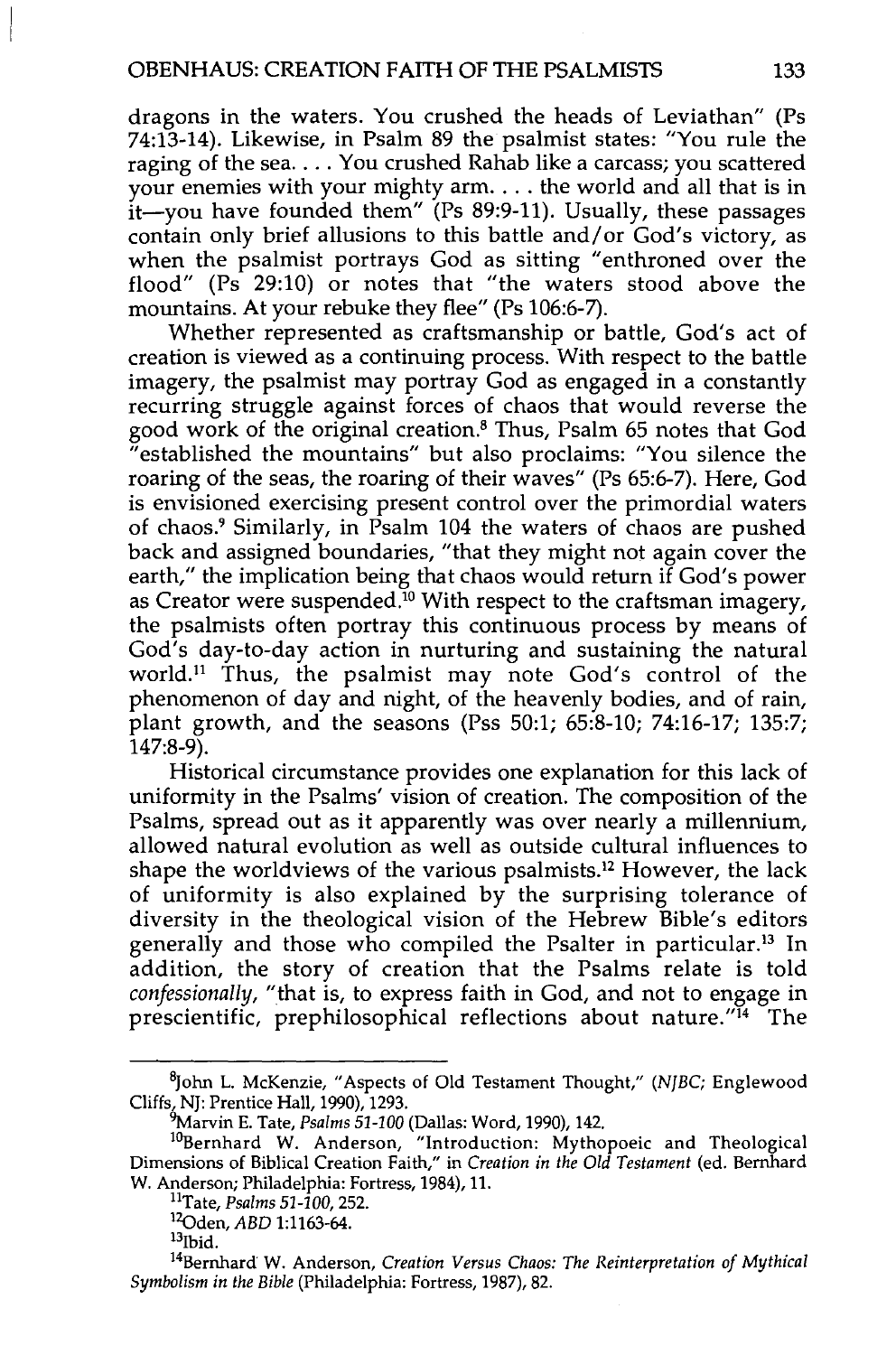Psalms therefore emphasize a vertical dimension—the relationship between God and humankind-rather than a horizontal dimension focused on the temporal movement of history. <sup>15</sup>

Reasons also exist for the terse, oblique nature of the rhetoric of creation. For one thing, the Psalms are not theological treatises but liturgical compositions meant for use in worship.<sup>16</sup> In addition, except perhaps in a few psalms of praise, creation never becomes the primary focus, but rather serves a subsidiary role in support of themes such as suffering, trust, and salvation.<sup>17</sup> Moreover, the mythological imagery was undoubtedly well known from interaction with surrounding cultures. It may also be true that the idea of Israel's God as the Creator of the world was so fundamental that it did not always merit detailed development. Some combination of these factors undoubtedly accounts for the succinct nature of creation rhetoric in the Psalms.

#### *II. IMPORTANT THEMATIC UNIFORMITY*

Despite such stark diversity, however, the Psalms also speak with uniformity about many fundamental ideas regarding creation. To begin with, the Psalms uniformly describe creation as the result of God's direct action rather than a cosmic accident or circumstance. The God of Israel is the one "who made heaven and earth, the sea, and all that is in them" (Ps 146:6), and the one "who set the earth on its foundations, so that it shall never be shaken" (Ps 104:5). The Psalms also affirm that God existed before Creation, exists apart from it, and will continue to exist when creation passes away ( $Ps$ 90:2; 102:26-27). In addition, the Psalms agree with Genesis and other biblical traditions in conceiving creation as "structured space," that is, as "a universal system, a cosmos, in which every realm has its proper place and function, including humans."18 Thus, in the act of Creation, God "fixed all the bounds of the earth. . . . made summer and winter" and "spread out the earth on the waters .... made the great lights.  $\dots$  the sun to rule over the day.  $\dots$  the moon and stars to rule over the night" (Pss 74:17; 136:6-9). In short, despite the diversity of language and imagery, the Psalms share a fundamental conviction about the ultimate cause of the created order as well as God's relationship to and existence apart from that order.

However, the Psalms also appear to share a fundamental conviction about the importance of creation in Israel's faith. In particular, creation does not appear to hold central stage.19 Rather, it

<sup>15</sup>Ibid., 84. 16John H. Eaton, "The Psalms and Israelite Worship," in *Tradition and Interpretation* (ed. Gerhard W. Anderson; New York: Oxford University Press, 1979), 263-72.<br>
17Trublet, "Le motif de la creation," A8.<br>
<sup>17</sup>Trublet, "Le motif de la creation," 48.<br>
<sup>18</sup>Knierim, *The Task of Old Testament Theology*, 186-87.

<sup>&</sup>lt;sup>19</sup>Richard J. Clifford, "The Hebrew Scriptures and the Theology of Creation,"  $TS$  46 (1985): 507-8.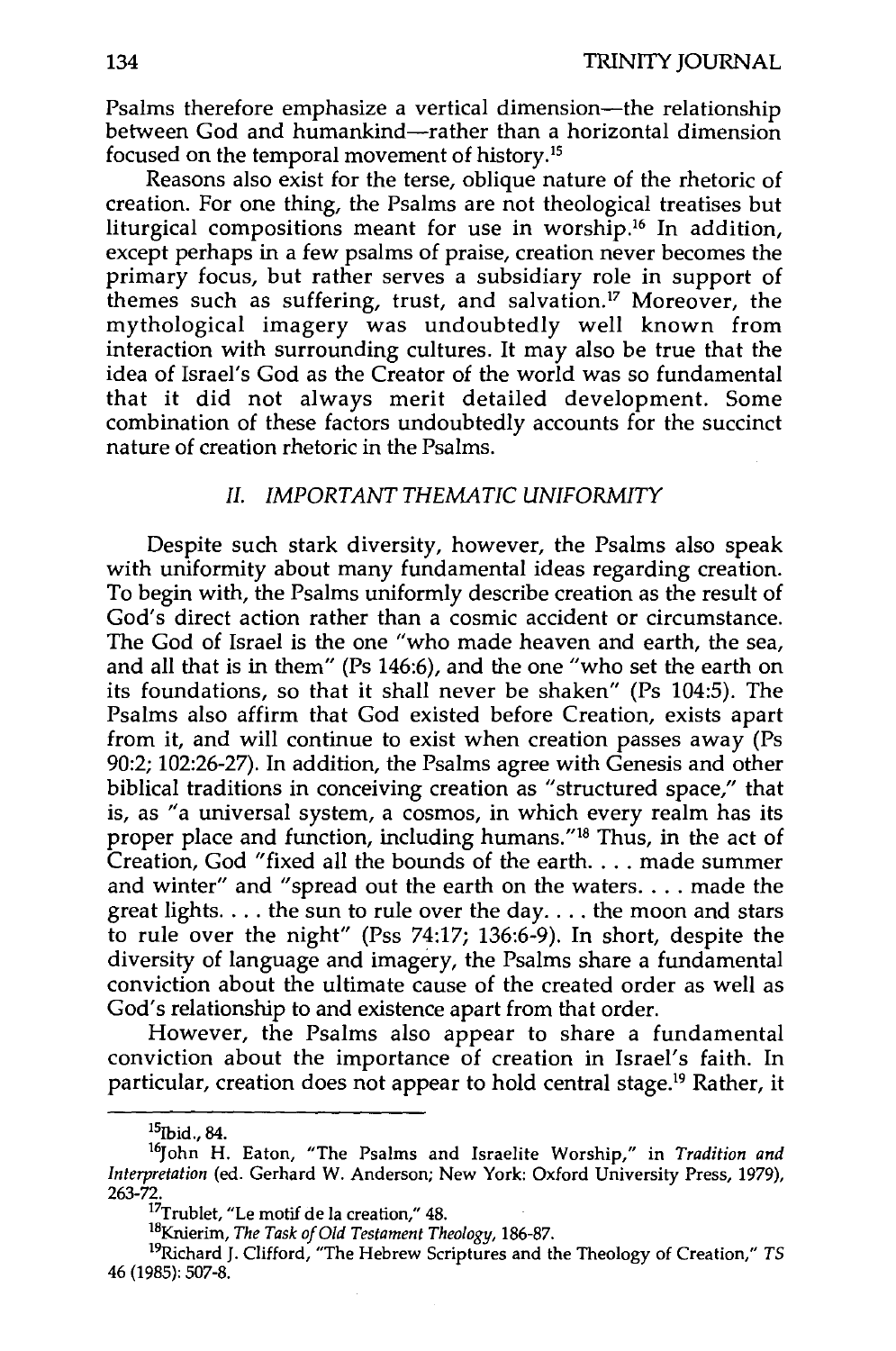functions in a subsidiary role, along with or in support of another, more central theological point. For example, a few psalms present creation out of chaos as the first divine act in a chain of God's salvific activity for Israel; God liberated Israel from oppression just as he liberated the world from chaos.<sup>20</sup> Thus, in Psalm 136 the psalmists encourage the faithful to thank God for his goodness, noting repeatedly that "his steadfast love endures forever." The evidence for the assurance of this continuing "steadfast love" begins with the acts of Creation ("who spread out the earth on the waters... who made the great lights") and continues with the acts of liberation from oppression in Egypt ("who struck Egypt through their firstborn ... ppression in Egypt ("who struck Egypt through their firstborn . . .<br>nd brought Israel out from among them. . . . who divided the Red<br>lea in two . . . who led his people through the wilderness"). Sea in two . . . who led his people through the wilderness").<br>Similarly, in Psalm 135 the psalmist's praise of God as the one "who makes the clouds rise at the end of the earth ... and brings out the wind from his storehouses" continues uninterrupted into the praise of God as the one "who struck down the firstborn of Egypt ... struck down many nations ... and gave their land as a heritage, a heritage to his people Israel" (Ps 135:7-8, 10, 12).21

The act of Creation in such psalms is thus remembered in conjunction with God's saving action in history, even though the relationship between Creation and salvation is not expressly stated.<sup>22</sup> In short, creation and redemption are directly related to each other. "The creation involves making the physical universe and then leading the people into their part of that universe."<sup>23</sup> In a sense, the psalmist's praise in these psalms is not just for the goodness of the original creation, but for the goodness of the creation of Israel.<sup>24</sup> Thus, in these psalms, Creation faith does not form the sole basis for the believer's relationship with God, but serves in conjunction with God's continuing action in history as evidenced by the deliverance of Israel from Egypt.

On the other hand, Psalms 19 and 104 are sometimes represented as offering "an unadulterated doctrine of Creation which stands on its own ground.<sup>"25</sup> With respect to Psalm 19, this may be because scholars often divide the poem into two originally unrelated parts. In the first part, creation proclaims God's glory and evidences God's "handiwork" (Ps 19:1-4). In the second part, one finds a more sustained and intense praise of God's Torah (Ps 19:7-14). The first part may well have been based on ancient eulogies of a sun god, apart from any interest in Israelite conceptions of God's Torah.<sup>26</sup>

<sup>&</sup>lt;sup>20</sup>Knierim, *The Task of Old Testament Theology, 209-10.*<br><sup>21</sup>Richard J. Clifford, "Creation in the Psalms," in *Creation in the Biblical Traditions*, 65-66.

<sup>&</sup>lt;sup>22</sup>Gerhad Von Rad, "The Theological Problem of the Old Testament Doctrine of

Creation," in Creation in the Old Testament, 54-56.<br><sup>23</sup>Clifford, "The Hebrew Scriptures and the Theology of Creation," 515-16.<br><sup>24</sup>Ibid., 515.<br><sup>25</sup>Von Rad, "The Theological Problem," 61.<br><sup>26</sup>Craigie, *Psalms* 1-50, 179-80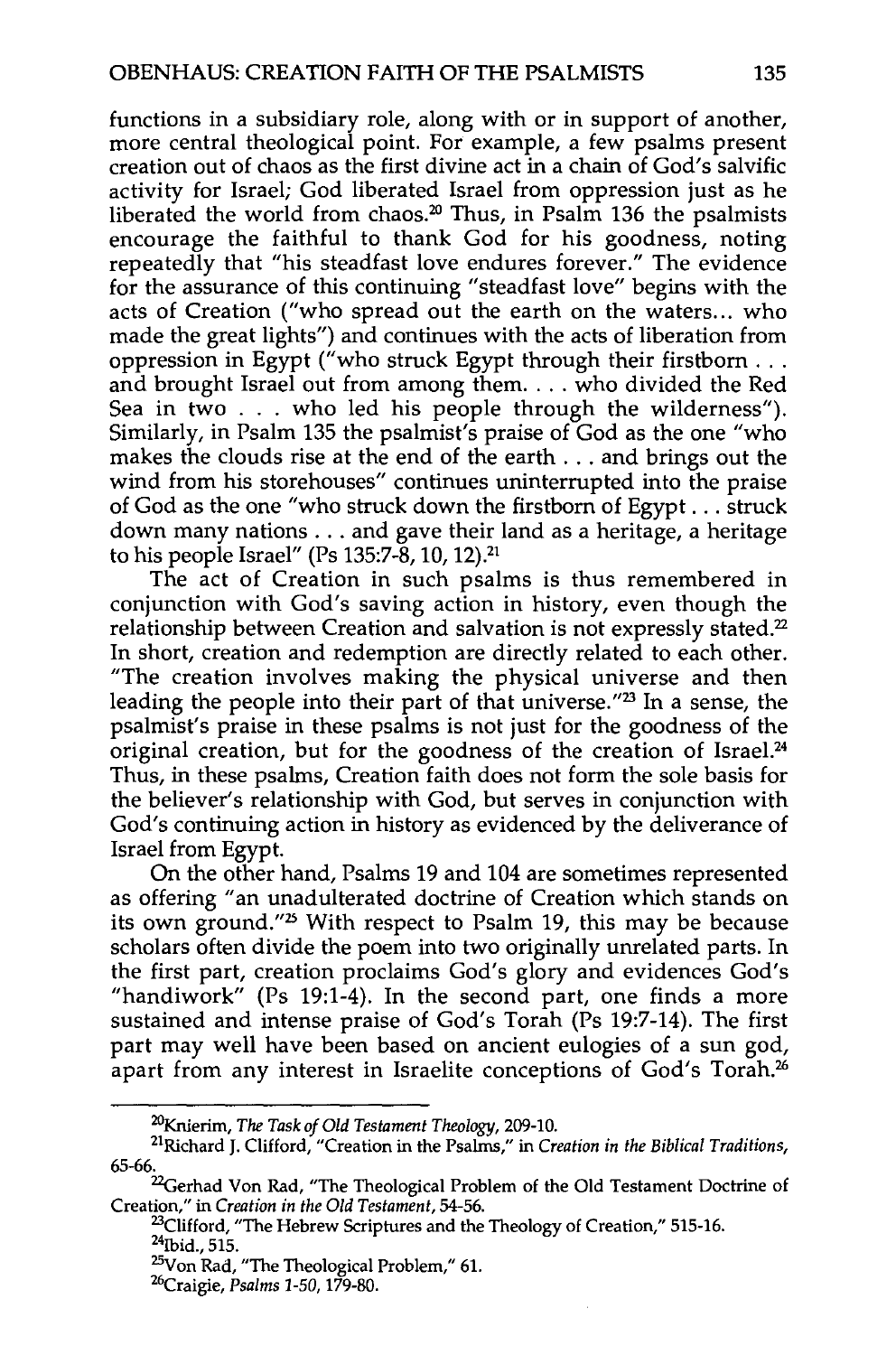However, assuming there was such a joinder of these "unrelated" parts, that joinder shows that creation's praise of God was intended to serve in partnership with the praise of God's law. The important point, however, is that to the extent the two parts of the psalm are related (perhaps in that they both express completeness-of God's creation and of God's  $law^{27}$ , the praise of nature appears subordinate to the praise of God's law.<sup>28</sup> Thus, "though the vast firmament so high above us declares God's praise, it is the Torah of God alone that reveals to mankind that he has a place in the universal scheme of things."29 On the other hand, Psalm 104 focuses almost solely on creation. It makes no reference to the people or history of Israel, and it has affinities to Genesis 1 that include linguistic parallels and a similar sequence of events. $30$  Thus, one might indeed describe Psalm 104 as a true "hymn of creation," but as such it is the exception that proves the rule for Creation faith in the Psalms. For the most part, and as discussed below, creation most often serves in a supporting role in the faith of the psalmists.

Nevertheless, this subsidiary role is significant, both in terms of its frequency in the Psalter and in its prominent function in a wide variety of psalms. Thus, creation appears as a motif throughout a broad range of traditional form-critical categories of psalms, from hymns to laments to royal psalms. The following discussion will demonstrate a variety of these functions, in particular: (a) as a basis for confidence in God's redemptive power; (b) as an argument to motivate God to act in the present; and (c) as a warrant for social or ethical order in the world.

## *III. REPRESENTATIVE FUNCTIONS OF CREATION THEOLOGY*

One of the most common functions of Creation theology is demonstrating the basis for the believer's *confidence in God's saving or redemptive power.* This is often expressed quite simply, as in Psalm 121: "I lift up my eyes to the hills—from where will my help come? My help comes from the LORD, who made heaven and earth. He will not let your foot be moved" (Ps 121:1-3). The idea is expressed more indirectly in Psalm 95: "0 come, let us worship and bow down, let us kneel before the LORD our Maker! For he is our God, and we are the people of his pasture, and the sheep of his hand" (Ps 95:6-7). Here, creation implies *belonging to God* as sheep belong to and are led by their shepherd. 31 Confidence in God as the Creator is also expressed in the mythological language of creation. Thus, in Psalm 93 the psalmist proclaims:

<sup>27</sup>Knierim, *The Task of Old Testament Theology,* 343.

<sup>:</sup>z&rrublet, "Le Motif de Ia creation," 47. 29Craigie, *Psalms 1-50,* 183. 30Anderson, "Introduction," 11. 31Anderson, *Creation Versus Chaos,* 81.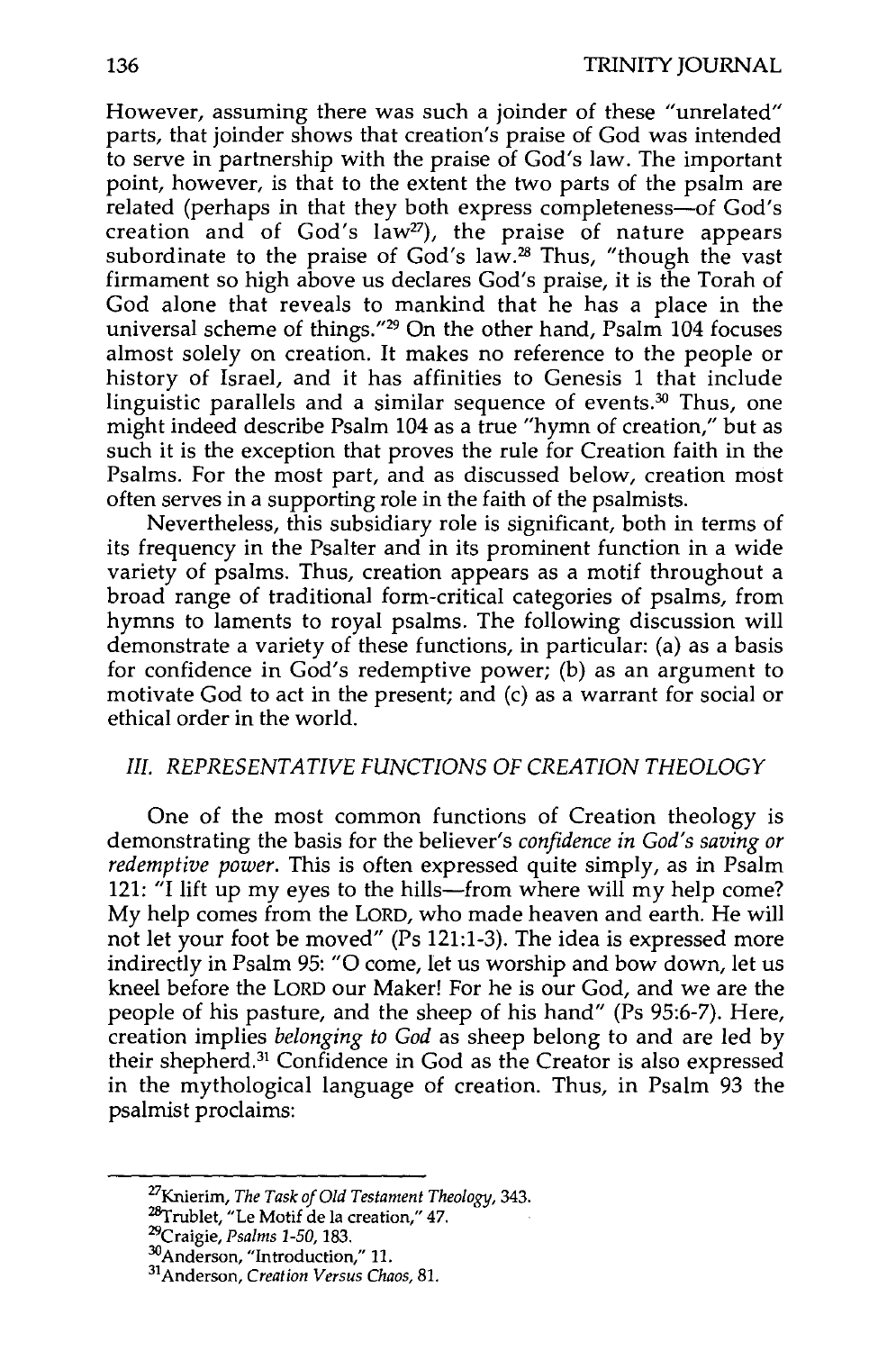The LORD is king, he is robed in majesty .... The floods have lifted up, 0 LORD, the floods have lifted up their voice .... More majestic than the thunders of mighty waters ... majestic on high is the LORD. (Ps 93:3-4)

In Psalm 98, as a result of God's great victory, "Let the sea roar, and all that fills it;  $\dots$  Let the floods clap their hands.  $\dots$  for he is coming to judge the earth" (Ps 98:1, 7-9). In these two psalms, "the waters of chaos have become so tamed and transformed that, instead of being hostile to Yahweh, they roar their acclaim to the king."32 In this role, Creation is not a theory about how the world came to be, but rather serves as an affirmation "that the world is a well-ordered, reliable, and life-giving system, because God has ordained it that way and continues to preside effectively over the process."33

Related perhaps to this role in instilling confidence in the ordered world is the function of *motivating God to act on behalf of the believer* or the community in the present. Thus, in Psalm 74, the psalmist asks God to "Remember your congregation, which you acquired long ago" (Ps 74:2). After recounting the destruction and ransacking of God's sanctuary, the psalmist almost tauntingly asks God: "Is the enemy to revile your name forever?" (Ps 74:10). Then he reminds God of his past greatness:

Yet God my King is from of old, working salvation in the earth. You divided the sea by your might; you broke the heads of the dragons in the waters .... You have fixed all the bounds of the earth; you made summer and winter. (Ps 74:12-17)

Similarly, in Psalm 89, the psalmist asks why, if God showed his faithfulness at Creation, he would not continue to show faithfulness with respect to his covenant with David to establish his throne forever. 34 Creation is similarly invoked to motivate God to action in Psalms 90 and 102. In each of these psalms, the psalmist liturgically remembers God's original act of salvation-liberation of the world from chaos-in order to move God to renew that act of salvation in the present by redeeming the believer or the community.35

In some psalms, Creation serves as a *warrant for maintaining a certain social order.36* An example is Psalm 89, generally classified as a sort of royal lament for a recent defeat of a Davidic king.<sup>37</sup> The psalm begins with a recital of the covenant with David to "establish your descendants forever, and build your throne for all generations," and later it speaks of the anointing of David and the promise to give him

<sup>32</sup>Ibid., 100.

<sup>33</sup>Walter Brueggemann, *The Message of the Psalms: A Theological Commentary*  (Minneapolis: Fortress, 1994), 26.

<sup>&</sup>lt;sup>34</sup>Tate*, Psalms 51-100, 4*28-30.<br><sup>35</sup>Clifford, "The Hebrew Scriptures and the Theology of Creation," 512.

<sup>&</sup>lt;sup>36</sup>Walter Brueggemann, *Theology of the Old Testament* (Minneapolis: Fortress, 1997), 149.<br><sup>37</sup>Tate, *Psalms* 51-100, 416-18.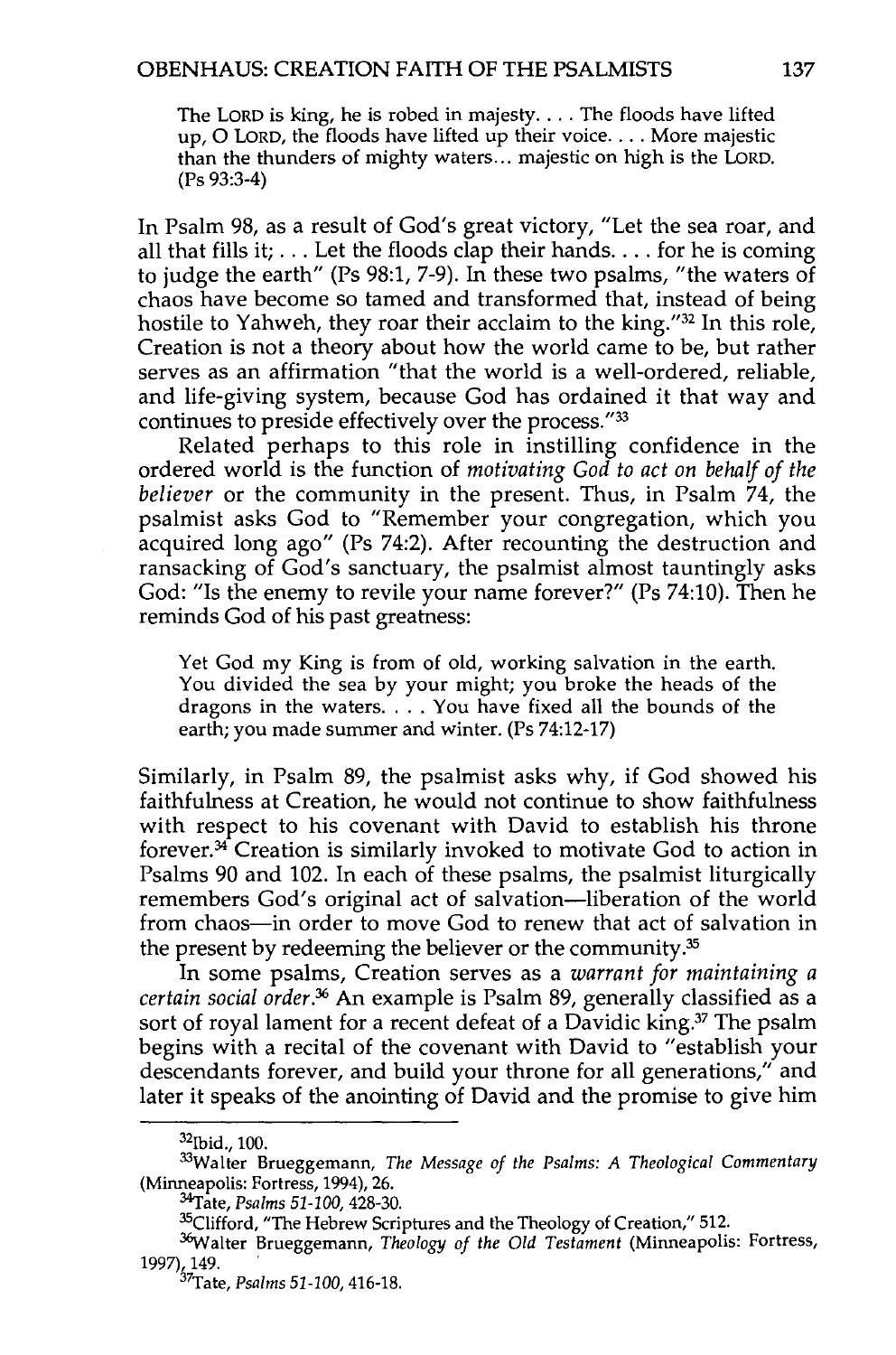power over enemies and defeat his foes (Ps 89:3-4, 19-37). In between these two passages is a reference to God's faithfulness and mighty acts, illustrated by God's mythological defeat of the sea creature Rahab at Creation and the founding of the world (Ps 89:9-12). It is a regular feature of communal laments to recite glorious deeds of the past, but here the placement of the Creation story in the middle of the recital of the covenant and faithfulness suggest that Creation and the covenant with David constitute a single event.<sup>38</sup>

The psalm regards the founding of the house of David as part of the foundation of the world, just as several Mesopotamian cosmogonies list the king and the temple as things created at the beginning. 39

In addition, God promises to the king the power that God mustered at Creation to defeat chaos: "I will set his hand on the sea and his right hand on the rivers" (Ps 89:25). For the Davidic king, God will repeat the divine victory at Creation: just as God kept the cosmic waters of chaos at bay, he will assert similar power to maintain David's throne.<sup>40</sup>

The powers overcome by Yahweh (Ps 89:10-13) have their counterpart in the Davidic ruler's domination of an earthly kingdom.  $\ldots$ . The cosmic taming power of Yahweh in vv 10-13 is demonstrated in the ruling power of the king.41

Thus, God's continued faithfulness in maintaining the created order will be paralleled by God's continued faithfulness in maintaining the rule of a Davidic dynasty.

Psalm 146 shows creation functioning *in the service of an ethical order.* The psalm is a hymn of praise to God, urging the believer not to trust "in princes, in mortals, in whom there is no help" (Ps 146:2). Instead, believers are truly blessed "whose hope is in the LORD their God, who made heaven and earth, the sea, and all that is in them; who keeps faith forever" (Ps 146:5-6). Immediately following the recital of God's creative act and faithfulness, there appears a recital of the acts of God in ensuring justice. It is the God of Jacob

who executes justice for the oppressed; who gives food to the hungry. The LORD sets the prisoners free; the LORD opens the eyes of the blind; The LORD lifts up those who are bowed down .... he upholds the orphan and the widow. (Ps 146:5-8)

Similar sentiments appear in Psalm 33, where God's love of righteousness and justice is confirmed with a description of God's

 $38$ Clifford, "Creation in the Psalms," 64-65.<br> $39$ Thid... 63.

<sup>&#</sup>x27;Thid., 63. 40Anderson, "Introduction," 9, 103. 41Tate, *Psalms* 51-100,423.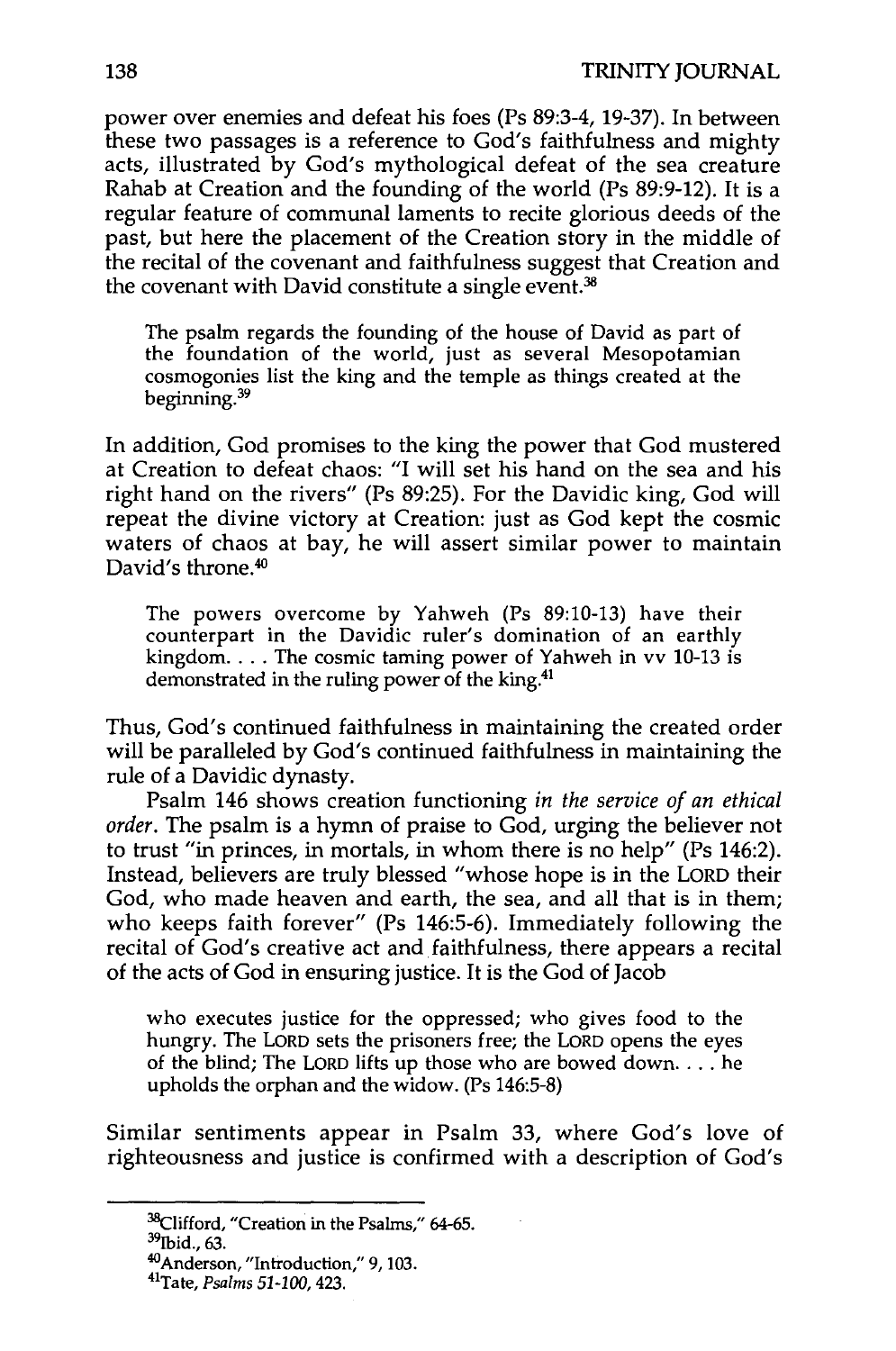action at Creation (Ps 33:4-9). Here, God's sense for order in the natural world is linked to God's sense for order in society. God's faithfulness in creation means a continuing faithfulness evidenced in a specific commitment to an ethical order. $42$ 

A similar function for creation appears in Psalm 24. The psalm begins with a sort of hymn to God the Creator: "The earth is the LORD's and all that is in it  $\dots$  for he has founded it on the seas and established it on the rivers" (Ps 24:1-2). The second and somewhat liturgical part of the psalm emphasizes that entitlement to participate in worship and receive God's blessing belongs only to "those who have clean hands and pure hearts, who do not lift up their souls to do what is false, and do not swear deceitfully" (Ps 24:3-6). The poetic motifs in the opening hymn, those of order (the created world) and chaos (the subjugation of the "seas" and "rivers") are thus transformed into moral concepts, good and evil, with respect to qualifications for worship.43

## IV. FROM ORIENTATION TO NEW ORIENTATION

The above discussion shows creation playing a role in a variety of the traditional forms of psalms, e.g., hymn, royal psalm, lament. As Brueggemann suggests, however, the Psalms might also be classified existentially in terms of the realities of human life. That is, the Psalms can be roughly grouped in categories of *orientation,* of *disorientation,* and of *new orientation,* since "the flow of human life characteristically is located either in the actual experience of one of these settings or is in movement from one to another."<sup>44</sup> Brueggemann expressly notes the presence of Creation faith primarily in what he identifies as psalms of *orientation,* such as Psalms 8, 33, 104, and 145, with their expression of confidence in the reliable orderliness of God's world and God's faithfulness in maintaining that order.<sup>45</sup> But as the preceding discussion above has shown regarding the function of creation in the Psalter, God's work in creating the world and sustaining the created world functions within Brueggemann's other two categories as well.

Thus, Creation faith serves in Psalm 74, a psalm of *disorientation,*  to motivate God to address the disorientation and fix it: "Yahweh is known to be the answer to chaos, even as in the first combat against chaos."46 Similarly, in Psalms 143 the psalmist prays to God for salvation from enemies, and states: "I remember the days of old, I think about all your deeds, I meditate on the works of your hands" (Ps 143:5). This could be a reference solely to the Exodus tradition, $\frac{1}{2}$ 

<sup>&</sup>lt;sup>42</sup>Brueggemann, *Theology of the Old Testament*, 155-56.<br><sup>43</sup>Craigie, *Psalms* 1-50, 212-13.<br><sup>44</sup>Brueggemann, *The Message of the Psalms*, 19.<br><sup>45</sup>Ibid., 28-38.<br><sup>46</sup>Ibid., 70.<br><sup>47</sup>Leslie C. Allen, *Psalms* 101-150 (Waco: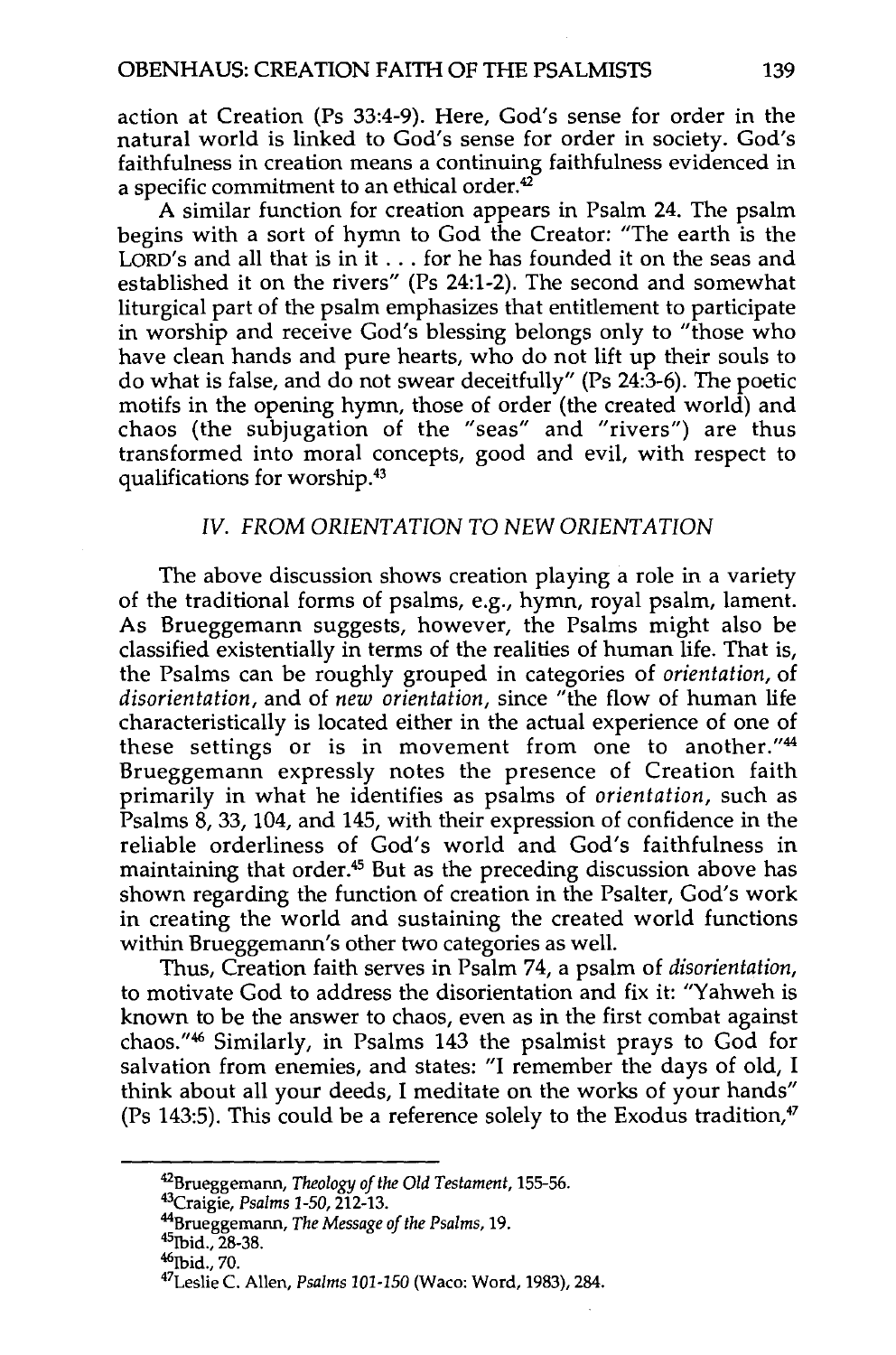but it is just as likely that it refers also or exclusively to the works of It It is just as fixely that it refers also of e

will remember your wonders of old. I will meditate on all your<br>ork, ... With your strong arm you redeemed your people  $\mathsf{Berk}, \ldots$  with your strong arm you redeemed your people,  $\ldots$  hen the waters saw you, they have the very dependence of  $\mathsf{Bok}$ . were afraid; the very deep trembled.... Your way was through the sea, your path, through the mighty waters." (Ps 74:11, 15-16, 19)

Here, the battle against the water references the parting of the Red Sea, the parting of the Jordan, *and the* cosmic battle against the primordial waters of chaos.<sup>48</sup> Finally, creation functions within the category of psalms of *new orientation,* to the extent they include hymns of praise.49 Thus, in Psalm 146 the psalmist counts as blessed those "whose hope is in the LORD their God, who made heaven and earth, the sea, and all that is in them" (Ps 146:5-6). The following verses, noting God's faithfulness in deliverance from oppression and need, confirm the psalm as one remembering a moment of rescue from disorientation.<sup>50</sup> In short, a theology of creation pervades the Psalms even as categorized existentially.

# *V. CONCLUSIONS*

The above discussion presents a representative rather than exhaustive survey of themes expressed by the psalmists' Creation faith. More could undoubtedly be said about the psalmist's Creation ful. More could undoubledly be said about the psalmist's Creation<br>ith in the context of other, traditional form-critical categories of the not in the context of other, traditional form-critical categories of the<br>plug or with respect to other consets of Israel's faith and worship. Psalms, or with respect to other aspects of Israel's faith and worship.<br>The point of the above discussion, however, is simply to demonstrate that creation serves in a variety of functions and occurs within a broad range of psalm types. In short, creation is not only a fundamental theological motif in Israel's faith, but is a pervasive and redited to the complete mother in the Brahman contribution of the Psalms.

versatile motif as it is confessed in the Psalms.<br>To confirm this, one need only note the extent to which creation is expressly and directly connected to affirmations of God's expressly and directly connected to all maturities of the most fundamental theological concepts in the Hebrew Bible T Creation muamental theological concepts in the Hebrew Dible." Creation<br>item appears in psalms extelling God's "steadfast love," and frequently the psalmist extensive God's Steaurast 1000, and faithfulness. Psalm 136 is perhaps the best example. There the produces. Psalm 136 is perhaps the best example. There the psalmist recites examples of God's acts of Creation—"O give thanks to the Lord of lords,  $\dots$  who alone does great wonders,  $\dots$  who by understanding made the heavens,  $\ldots$  who spread out the earth on the waters,  $\dots$  who made the great lights," separating them with the affirmation "for his steadfast love endures forever" (Ps 136:3-9).

<sup>48</sup>Anderson, *Creation Versus Chaos,* 108; Clifford, "Creation in the Psalms," 63. 4 '13rueggemann, *The Message of the Psalms,* 158. <sup>49</sup>Brueggemann, *The Message of the Psalms*, 158.<br><sup>50</sup>Ibid., 163.<br><sup>51</sup>Brueggemann, *Theology of the Old Testament,* 217, 226.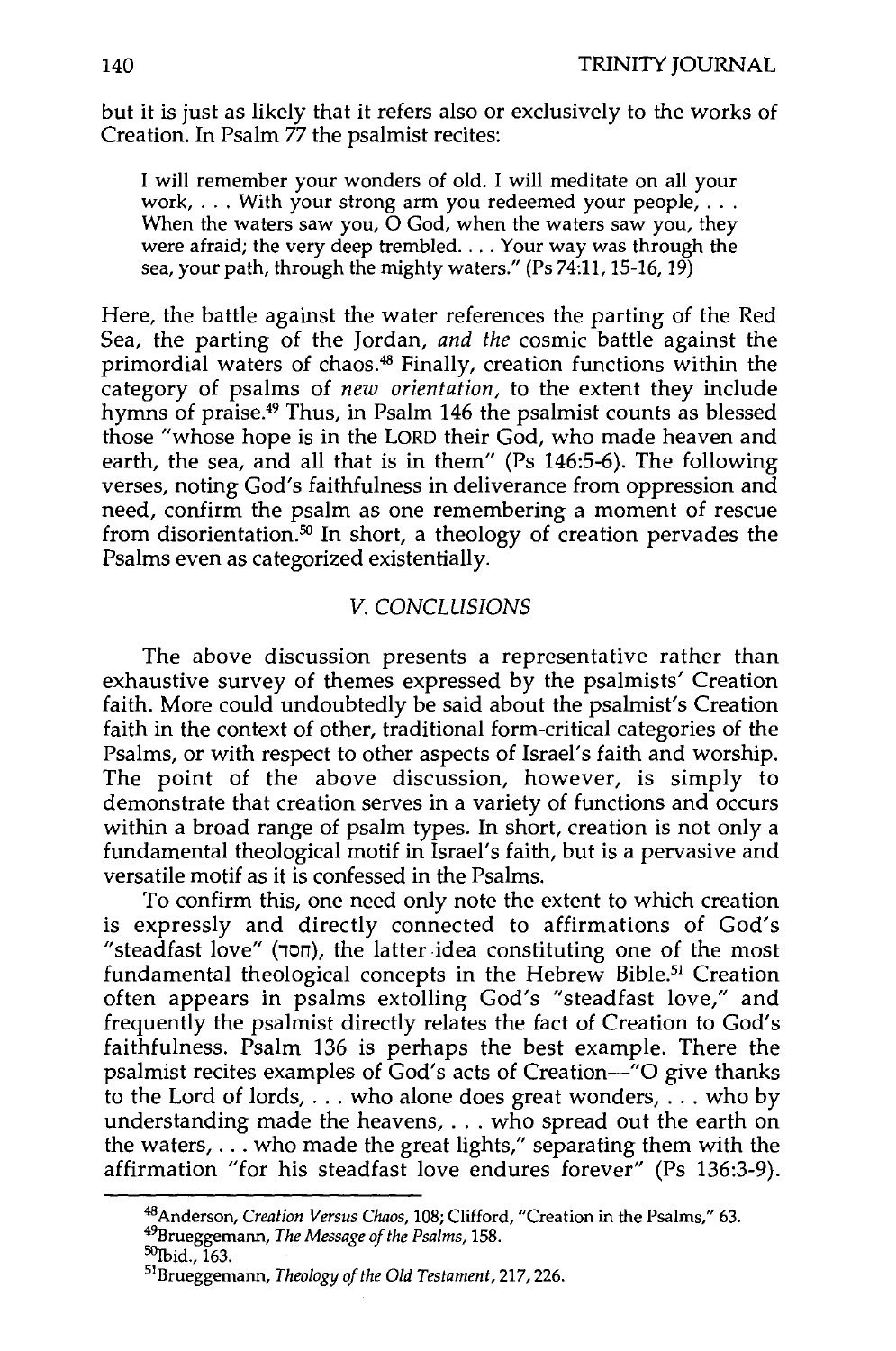"These specific actions that live on the lips of Israel permit the larger witness that Yahweh is indeed everywhere and always reliable."<sup>52</sup> In other psalms, the same relationship is made, sometimes expressly and sometimes implicitly. Psalm 89 begins with a hymn that sets the tone of the entire psalm: "I will sing of your steadfast love, 0 LORD, forever, with my mouth I will proclaim your faithfulness to all generations" (Ps 89:1). A few verses later, the psalmist affirms that "Your faithfulness surrounds you," and then recites God's act of Creation in crushing Rahab, founding the heavens and the earth, and creating north and south (Ps 89:8-12). In Psalm 33 the psalmist states that "the earth is full of the steadfast love of the LORD," and he follows immediately with a recital of Creation: "By the word of the LORD the heavens were made.... For he spoke, and it came to be; he commanded, and it stood firm" (Ps 33:5, 6-9). In Psalm 100 the psalmist notes that "It is he that made us" and ends the psalm with the standard "his steadfast love endures forever" ( $\overline{Ps}$  100:3, 5). Although God's "steadfast love" is often associated with the saving of Israel from oppression, the Psalms demonstrate that the original act of Creation also manifests this "steadfast love."

This observation suggests that Creation theology may have had a more central place in Israel's worship than one might think, given the extended Exodus narrative and the frequent recapitulations of the Exodus event in the Psalms and the prophets. Knierim thus notes that there is little basis, ultimately, for concluding that Israel's Creation faith is subordinate to its theology of history, which emphasizes God's saving action in liberating Israel from oppression in Egypt and leading them to the Promised Land.<sup>53</sup> One might cite, in support of that thesis, those psalms which offer Creation in itself as a basis for praise of God. This would include Psalm 149 ("Let them praise the name of the LORD, for he commanded and they were created"); Psalm 135 ("Praise the LORD, for the LORD is good ... he it is who makes the clouds rise at the ends of the earth"); and Psalm 93 ("The LORD is king, he is robed in majesty.... He has established the world; it shall never be moved"). It is perhaps in these hymns that the Psalms come closest to expressing an outright theology of Creation *per se,* not subordinated to such issues as social or ethical order, trust and confidence, or Israel's covenant relationship. Although the praise is often directed at God for a number of reasons, creation of the world in and of itself appears as a proper and sufficient basis for such praise.

This is not to suggest that the Psalms encompass, even implicitly or indirectly, the complete expression of Israel's Creation faith. For example, one item missing from the Psalms' Creation faith is the eschatological dimension so strongly suggested in the prophets, where God's creative power will transform eschatological chaos into

<sup>&</sup>lt;sup>52</sup>Ibid., 214.<br><sup>53</sup>Knierim, *The Task of Old Testament Theology,* 180.